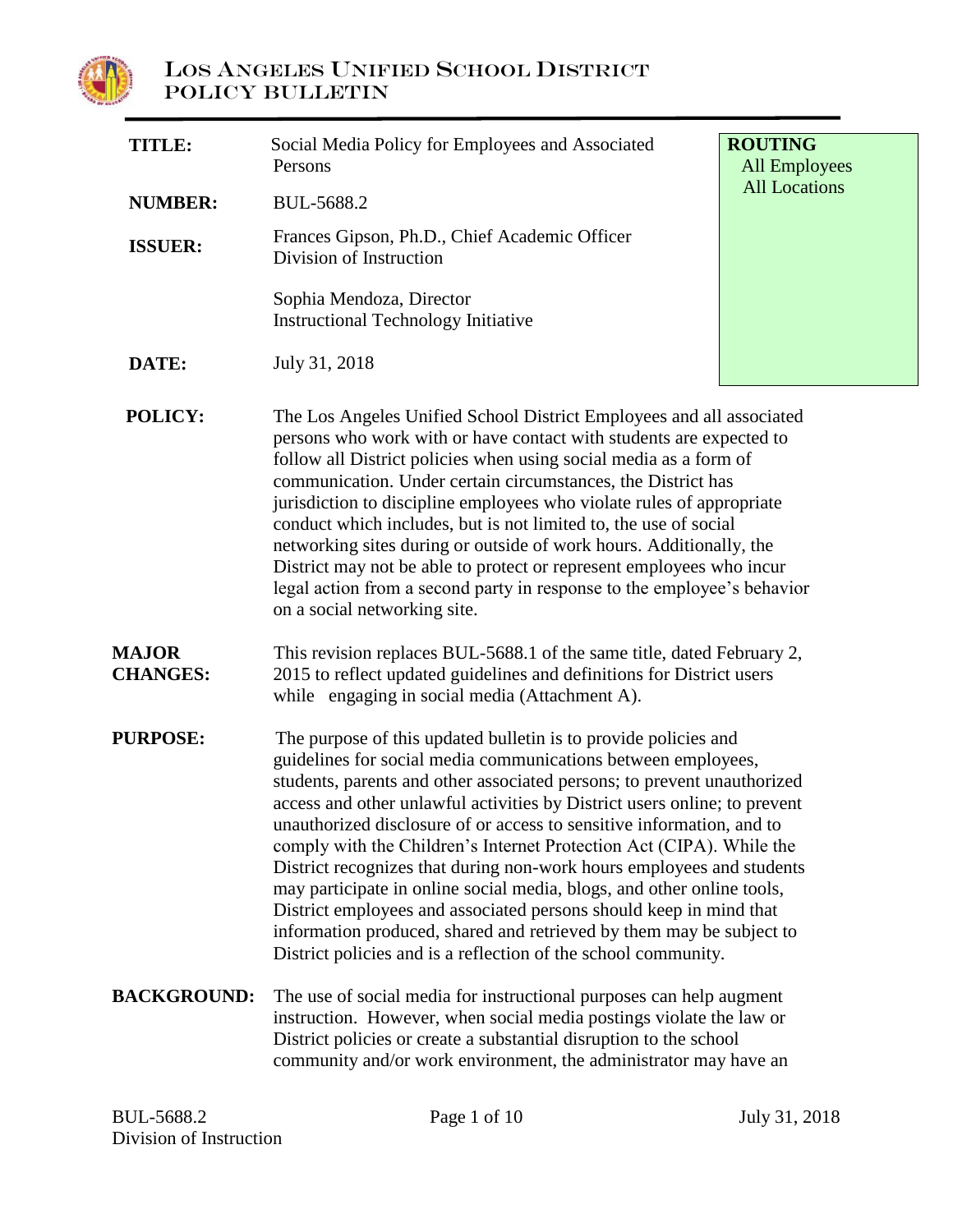

obligation to respond and take appropriate action, including but not limited to investigation and possible discipline.

#### **GUIDELINES: I. SOCIAL MEDIA GUIDELINES FOR EMPLOYEES AND ASSOCIATED PERSONS**

Many schools, offices and departments have their own websites and social media networks that enable staff to share school/work-related information (e.g., grades, attendance records, or other pupil/personnel record information) may be shared using only District-approved, secure connections and locations and only by authorized individuals. Confidentiality and security of privileged information regarding students or personnel must be maintained always.

All existing policies and behavior guidelines that cover employee conduct on school premises and at school-related activities similarly apply to the online environment in those same venues.

- 1. Keep personal social network accounts separate from work related accounts. When a student or minor wishes to link to an employee's personal social networking site, redirect them to the school approved website. Accepting invitations to non-school related social networking sites from parents, students or alumni under the age of eighteen is strongly discouraged and, on a caseby-case basis, may be prohibited by the site administrator. (*Code of Conduct with Students – Distribution and Dissemination Requirement*) Office of Education Compliance.
- 2. Any employee or associated person engaging in inappropriate conduct including the inappropriate use of social media sites and applications during or after school hours may be subject to discipline.
- 3. Never post any personally identifiable student information including names, videos and photographs on any school-based, personal or professional online forum or social networking website, without the written, informed consent of the child's parent/legal guardian and the principal.
- 4. Never share confidential or privileged information about students or personnel (e.g., grades, attendance records, or other pupil/personnel record information).
- 5. Users shall have no expectation of privacy regarding their use of District property, network and/or Internet access to files, including email. The District reserves the right to monitor users'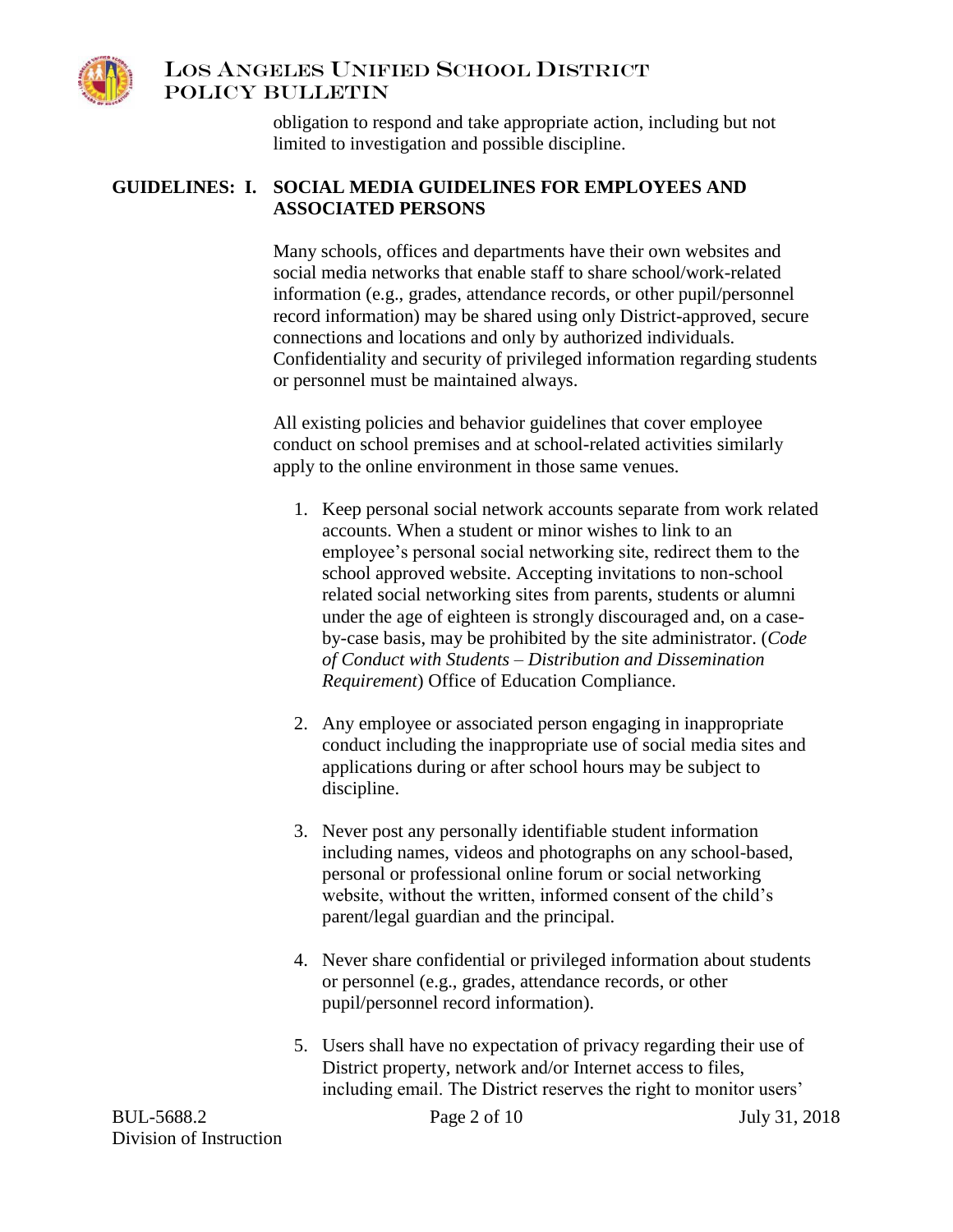

online activities and to access, review, copy, and store or delete any electronic communication or files and/or disclose them to others as it deems necessary. [Refer to BUL- 999.12, *Responsible Use Policy (RUP) For District Computer Systems] dated November 27, 2017.*

- 6. Posting inappropriate threatening, harassing, racist, biased, derogatory, disparaging or bullying comments toward or about any student, employee, or associated person on any website is prohibited and may be subject to discipline.
- 7. Threats are taken seriously and are subject to law enforcement intervention, including but not limited to formal threat assessments. [*Refer to BUL-5798.0, Workplace Violence, Bullying and Threats* (Adult-to-Adult) dated July 16, 2012.]
- 8. District employees and associated persons are responsible for the information they post, share, or respond to online. Employees should utilize privacy settings to control access to personal networks, webpages, profiles, posts, digital media, forums, fan pages, etc. However, be aware that privacy settings bring a false sense of security. Anything posted on the Internet may be subject to public viewing and republication by third parties without your knowledge.
- 9. If you identify yourself online as a school employee or associated person, ensure that your profile and related content are consistent with how you wish to present yourself to colleagues, parents, and students. Conduct yourself online according to the same code of ethics and standards set forth in the Responsible Use Policy. It is recommended that you post a disclaimer on your social media pages stating, "The views on this page are personal and do not reflect the views of the Los Angeles Unified School District."
- 10. Use of District logos or images on one's personal social networking sites is prohibited. If you wish to promote a specific LAUSD activity or event, you may do so in accordance with the Office of Communications and Media Services guidelines.
- 11. Misrepresenting oneself by using someone else's identity may be identity theft. It is advisable to periodically check that one's identity has not been compromised.
- 12. During an emergency situation that impacts the employee's worksite, the employee may post a general statement of wellbeing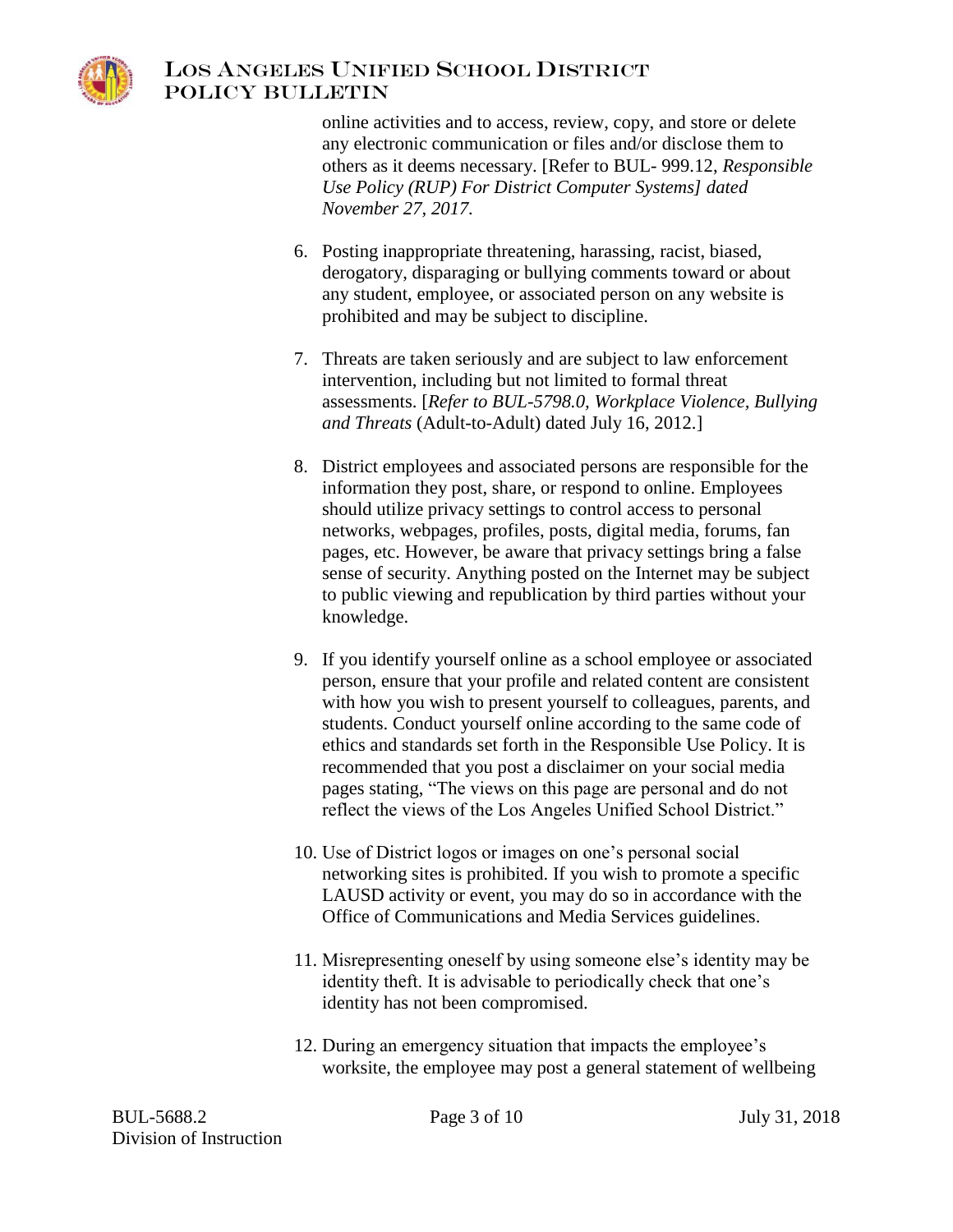

to their social network account if doing so does not interfere with their assigned emergency duties.

#### **II**. **EDUCATIONAL VALUE OF SOCIAL MEDIA**

Technology is reshaping how we reach our students and how students interact with the world. For example, some teachers are using social media as an educational tool. Schools are using social media to launch anti-bullying campaigns, to share school news and events, to increase homework compliance and support, and to enhance classroom instruction. [Refer to [https://achieve.lausd.net/iti](https://achieve.lausd.net/iti#spn-content) for additional resources regarding social media and classroom instruction].

All social media interaction between staff and students must be for instructional purposes and must not include confidential information without parental and site administrator approval. [*Refer to BUL 6399.2, Social Media Policy for Students,* dated July 11, 2018].

The use of social media for instruction provides students the opportunity to engage in self-directed learning with differentiated paths to knowledge acquisition and processing. Students can use social media to catch up with course material as well as explore topics further. Social media also provides the opportunity for students to increase engagement with course content and to take advantage of peer learning. Using social media as an instructional tool will help augment students learning as well as help prepare them to be college and career ready.

When using social media for instructional purposes, the highest possible privacy settings must be utilized.

- The site administrator and parents must be notified of all classroom social media use.
- Additionally, the site administrator or designee shall have administrative access to the social media sites.
- If online commenting is enabled in an open site, the comments must be moderated and monitored daily for inappropriate language and content.

#### **III. RESPONSIBILITIES OF DISTRICT EMPLOYEES AND ASSOCIATED PERSONS**

A. All District employees and associated persons are expected to:

 Adhere to this *Social Media Policy for Employees and Associated Persons.*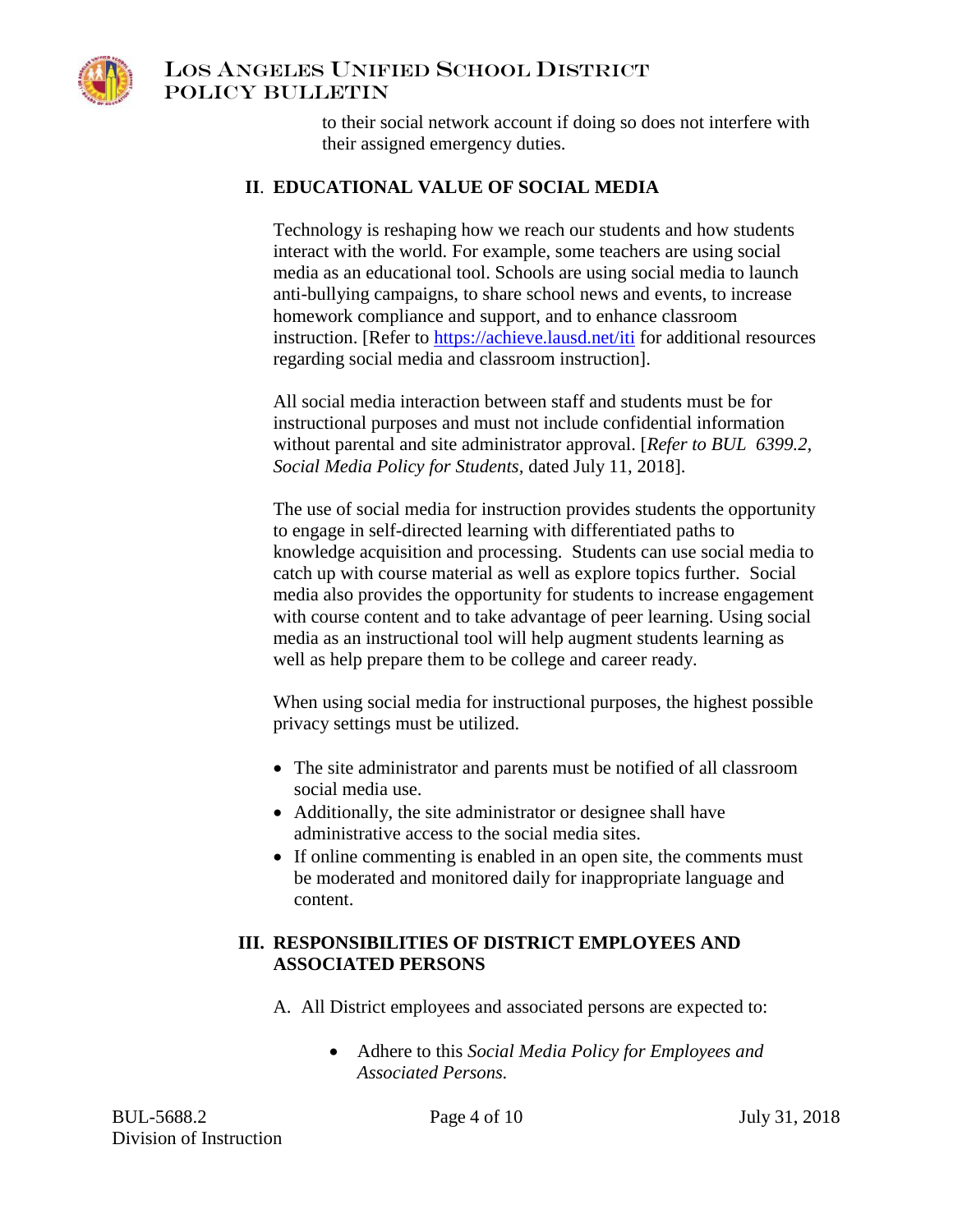

### LOS ANGELES UNIFIED SCHOOL DISTRICT POLICY BULLETIN

- Be familiar with and follow the guidelines and the provisions of this policy.
- B. All District employees utilizing social media with students are expected to:
	- Educate students about digital citizenship, which includes appropriate and safe online behavior, interacting with individuals on social networking websites, and cyberbullying awareness.
	- Notify site/location administrator and parents (as appropriate) of all social media use.
	- Provide site administrators with access to social media sites.
	- Moderate and monitor comments daily posted either by staff or students.

# **IV. ADMINISTRATOR/DESIGNEE RESPONSIBILITIES**:

- A. In addition to those applicable duties listed in Section III, Administrators/Designees will
	- 1. Distribute and communicate this Social Media Policy for Employees and Associated Persons to all employees and associated persons.
	- 2. Investigate reported incidents of employee or associated adults' misconduct or violations of appropriate conduct. [*Refer to BUL – 999.12, Responsible Use Policy (RUP)*, dated November 27, 2017. For *District Computer and Network Systems, Code of Conduct with Students – Distribution and Dissemination Requirement*, please refer to the Education Equity Compliance Office.]
	- 3. Postings of a serious nature may warrant additional reporting to Division and District Operations and the appropriate reporting agency:
		- a. Threats (contact Los Angeles School Police Department (LASPD), School Operations, and Crisis Counseling and Intervention Services).
		- b. Inappropriate or sexualized images of minors (contact both local law enforcement and LASPD).
		- c. Child pornography (contact both local law enforcement and LASPD).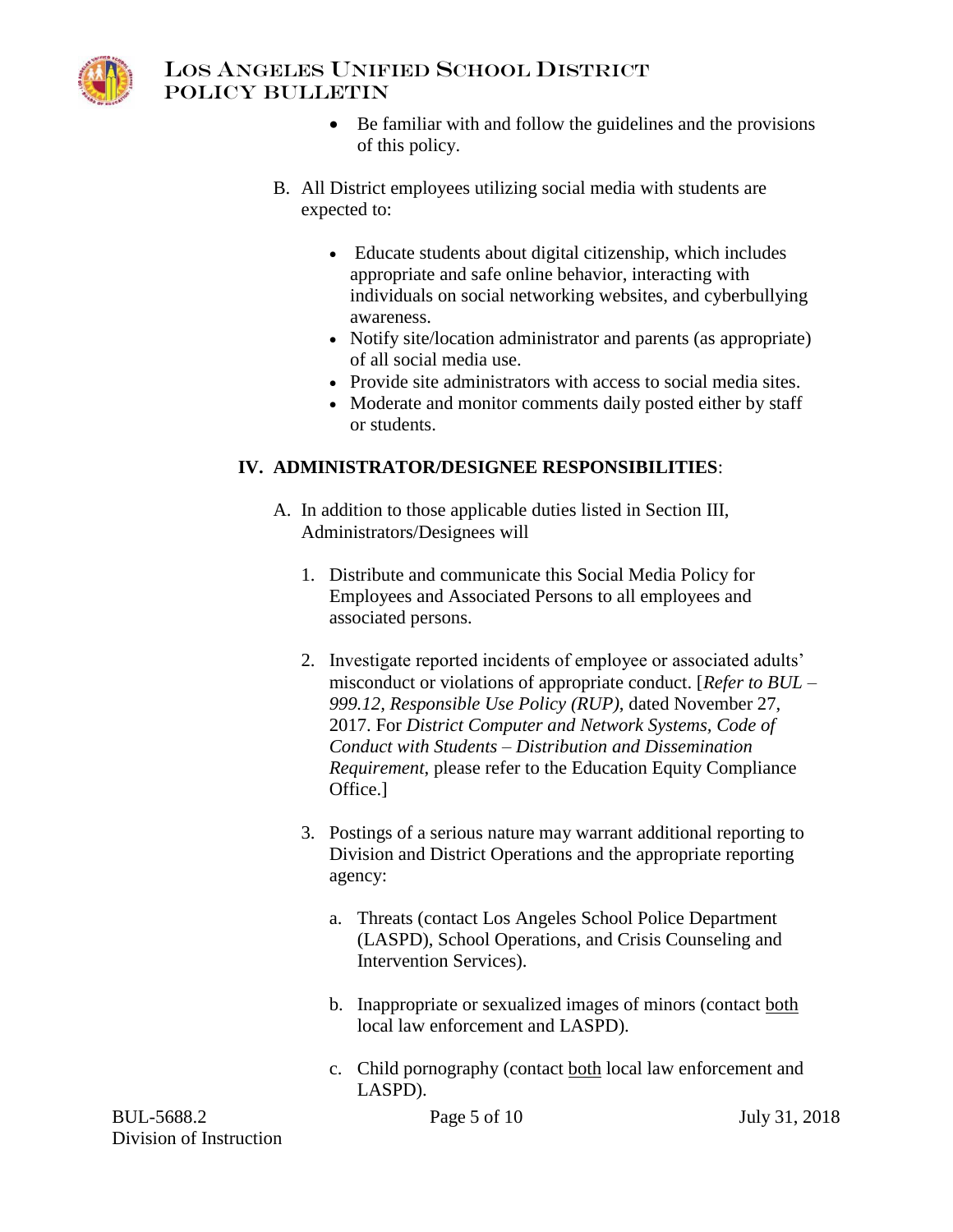

- d. Raise a reasonable suspicion of child abuse (contact the appropriate Child Protective Services agency). [*Refer to BUL-5798.0, Workplace Violence, Bullying and Threats (Adult-to-Adult)*, dated July 16, 2012. *BUL- 5799.0, Threat Assessment and Management (Student-to-Student, Student-to-Adult,* dated July 16, 2012 and *BUL-1347.3, Child Abuse and Neglect Reporting Requirements,* dated August 19, 2016.
- 4. Inappropriate postings may be documented by taking and printing screen shots or downloading them as evidence. Evidence should be collected with the permission of the site administrator for the sole purpose of the investigative process and stored in a secured location. This evidence may be used in conference with the employee(s) or associated persons in question. **Caution: Do not download or print images of minors or any content that may be considered child pornography. Law enforcement will gather evidence of child pornography, not a District employee.**
- 5. Document all critical incidents on the Incident System Tracking Accountability Report (iSTAR).
- 6. The target of online harassment can request removal of objectionable postings by reporting the abuse to the Internet service provider or webmaster. Most social networking sites have the capacity to flag objectionable postings with "report abuse" button. The target should document the postings prior to their removal.
- 7. Monitor and follow-up to ensure that the inappropriate online behavior has stopped.
- 8. Refer to the appendix, Behavior Intervention Matrix.
- B. Local District Superintendent should:
	- 1. Communicate this *Social Media Policy for Employees and Associated Persons* to administrators and employees and associated persons.
	- 2. Designate administrators to ensure the implementation of this policy.
- C. Central Office Staff should: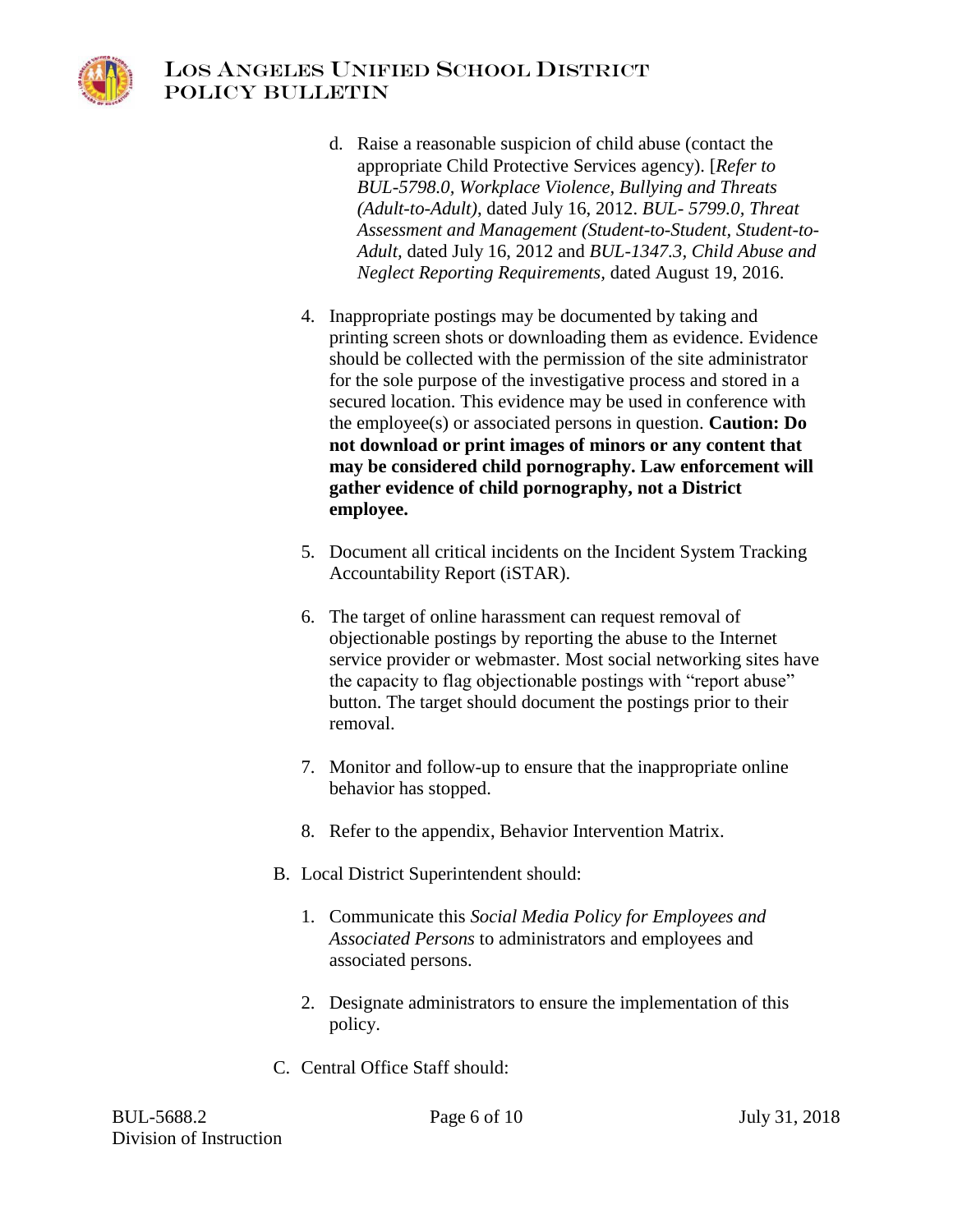

- 1. Support this policy by assisting schools and worksites via trainings, consultation, and distribution of resources.
- 2. Align this policy with related District initiatives.

### **V. GENERAL PROTOCOL FOR RESPONDING TO COMPLAINTS**

The following are general procedures for the administrator/supervisor to respond to any complaints:

- A. Secure campus/office safety by ensuring all school site protocols are being followed.
- B. Assure involved parties that allegations and complaints are taken seriously.
- C. Investigate.
- D. Take action to stop the behavior.
- E. Request a factual written statement from the involved parties. Include witnesses if available.
- F. Consult with the Local District, Staff Relations and other offices, as appropriate.
- G. Document actions taken.
- H. Implement disciplinary action as needed.
- I. If appropriate, the victim may file a criminal complaint with law enforcement.
- J. Continue to monitor and address inappropriate behaviors.
- K. If appropriate, complete the Incident System Tracking Accountability Report (iSTAR).
- L. Information about allegations of misconduct or investigations should be handled within the confines of the District's reporting procedures and investigative process. The District will not tolerate retaliation against anyone for filing a complaint or participating in the complaint investigation process.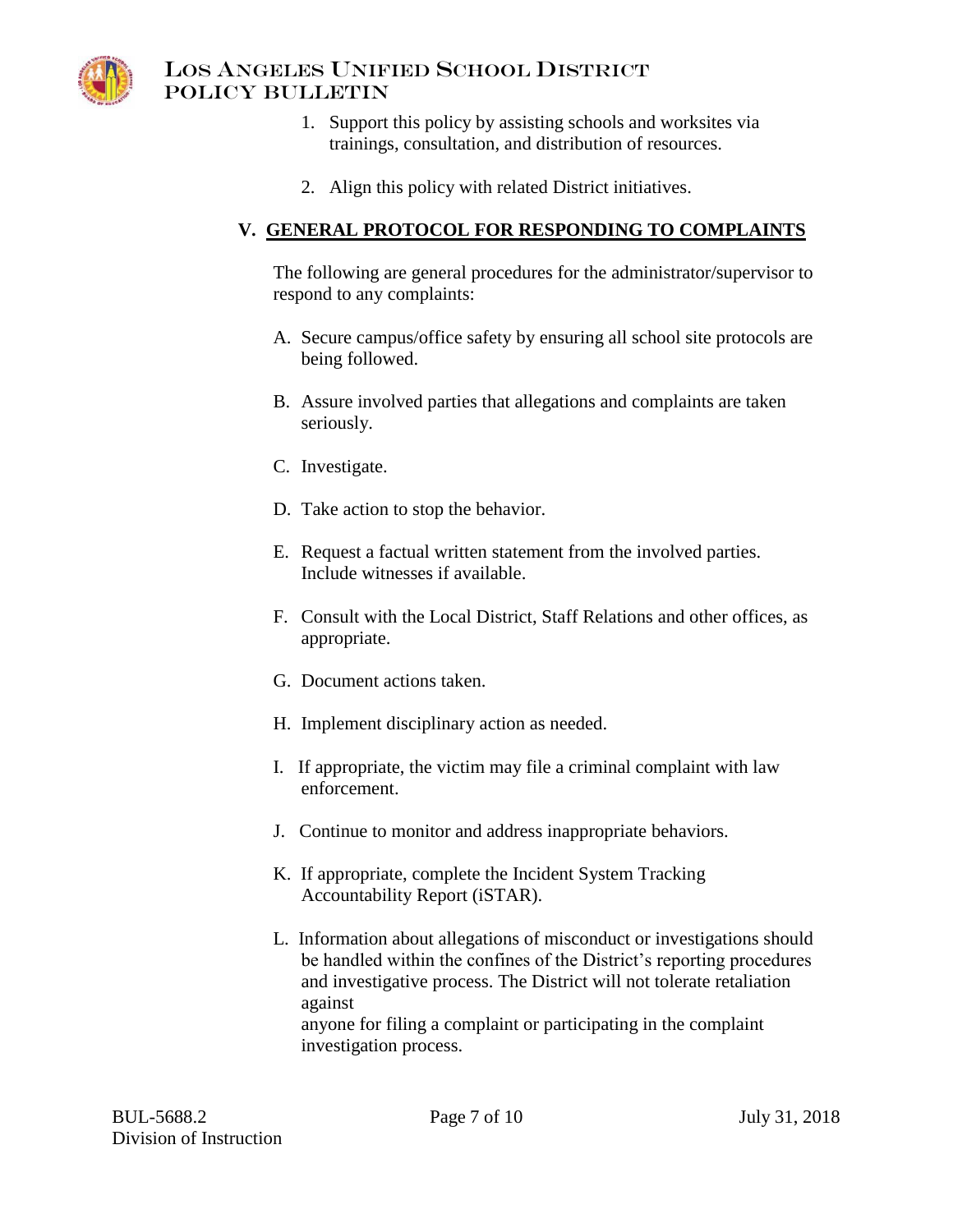

*If the allegation is against one's administrator or supervisor, that person's supervisor shall respond to the complaint (Refer to BUL-5798.0, Workplace Violence, Bullying and Threats (Adult-to-Adult), Attachment D, Workplace Violence Complaint Form).*

**AUTHORITY:** This is a policy of the Superintendent of Schools. The following legal authorities are applied in this policy:

> California Education Code §44932 et seq. and California Penal Code §422 et seq.

**RELATED** *BUL –999.12, Responsible Use Policy (RUP) For District* **RESOURCES**: *Computer and Network Systems*, dated August 20, 2015

*BUL−6399.2, Social Media Policy for Students*, dated July 19, 2018

*BUL-1077.2, Information Protection Policy*, dated July 18, 2017

*BUL-1347.3, Child Abuse and Neglect Reporting Requirements*, dated August 19, 2016

*BUL-1893.1, Sexual Harassment Policy (Employee-to-Employee)*, dated August 1, 2005

*BUL-2047.1, Responding to and Reporting Hate-Motivated Incidents and Crimes*, dated June 15, 2015

*BUL-5159.7, Uniform Complaint Procedures (UCP)*, dated February 22, 2017

*BUL-5167.0, Code of Conduct with Students – Distribution and Dissemination Requirement Policy, dated June 16, 2010*

*BUL-5212.2, Bullying and Hazing Policy (Student-to-Student and Student-to-Adult)*, dated November 26, 2014

*BUL-5798.0, Workplace Violence, Bullying and Threats (Adult-to-Adult),* dated July 16, 2012

*BUL-2469, Pupil Records: Access, Confidentiality, and Notice of Educational Rights*, dated August 25, 2017

*BUL-044381.0, Protocols and procedures to Report, Reassign and Investigate Allegations of Employee Misconduct*, dated July 17, 2017 *Employee Code of Ethics, LAUSD Ethics Office*, dated February 2003,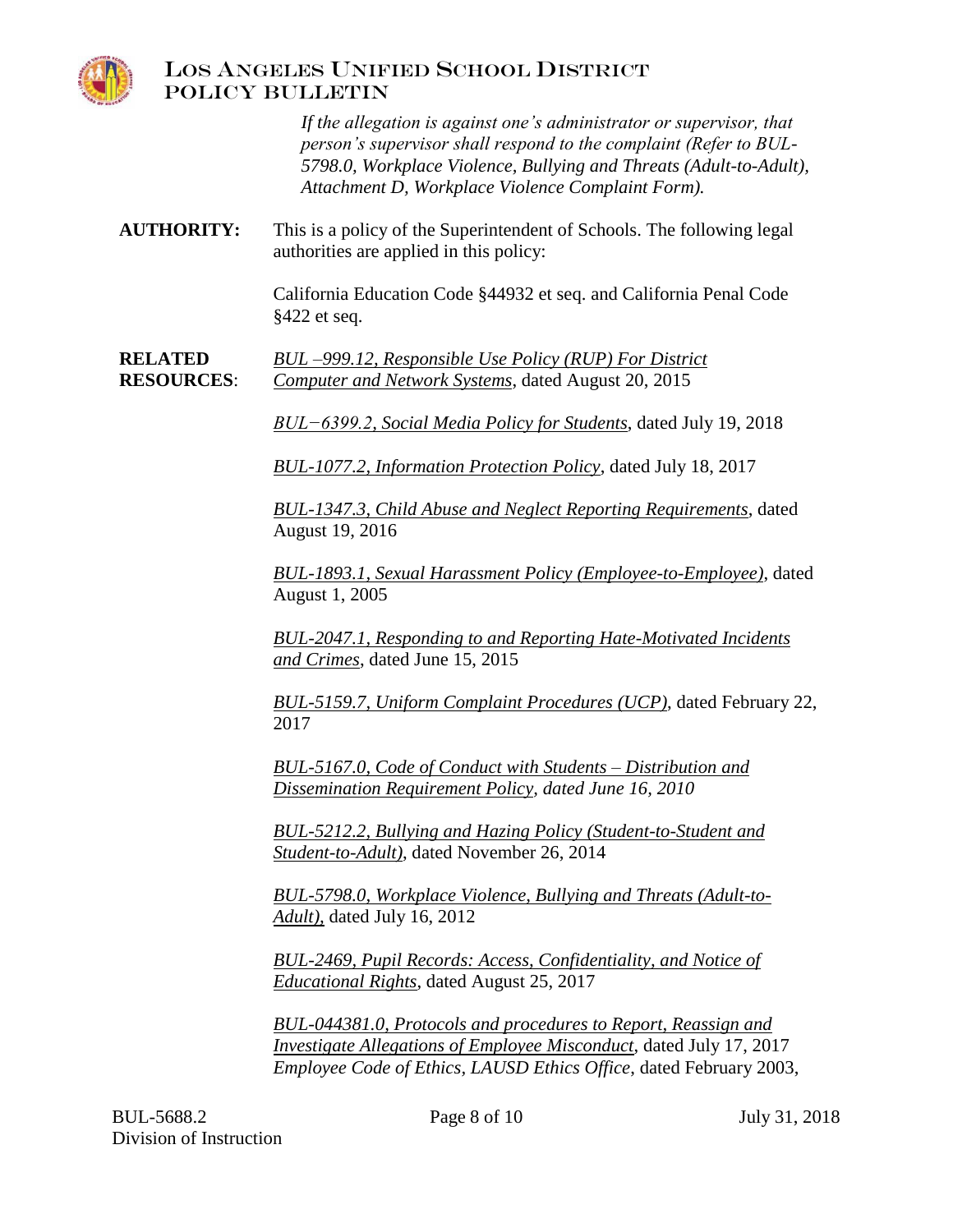

*Los Angeles Unified School District Board Resolution*, Respectful Treatment of All Persons, passed October 10, 1988

**ASSISTANCE:** For assistance and information, please contact any of the following offices:

#### **LAUSD RESOURCES**

*Communications Office (213) 241-6766* - For obtaining approval to use District logos and general District communication

*Crisis Counseling and Intervention Service, School Mental Health (213) 241-2174 or (213) 241-3841* - For threat assessments and mental health issues

*Equal Opportunity Section (213) 241-7685* - For assistance with alleged adult-to-adult discrimination and sexual harassment complaints

*Employee Relations (213) 241-6591* - For assistance with employee records and personnel files

*Human Relations, Diversity and Equity (213) 241-8719* - For issues of bullying, cyber-bullying, conflict resolution, and diversity trainings

*Information Technology Division (213) 241-4906* - For identifying and establishing appropriate educational websites

*Instructional Technology Initiative* (213) 241-5532- For assistance with using technology as an educational resource

*Los Angeles School Police Department (213) 625-6631* - For assistance with any law enforcement matters

*Office of General Counsel (213) 241-7600* - For consultation regarding legal issues

*School Operations Division (213) 241-5337* – For school operations and procedures concerning students and employees

*Staff Relations (213) 241-6056* – For consultation regarding Employee assistance and guidance and/or disciplinary action.